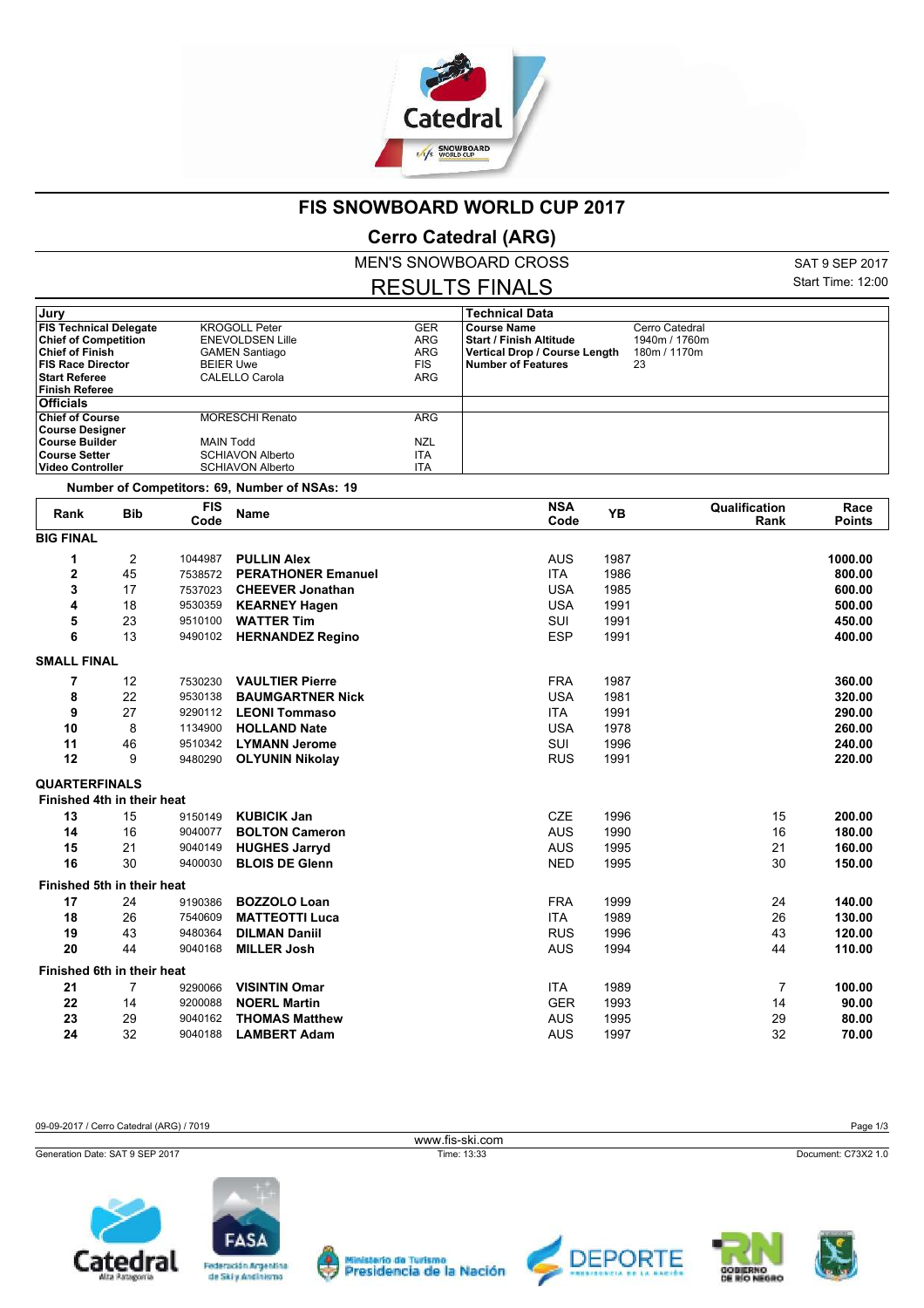## **FIS SNOWBOARD WORLD CUP 2017**

**Cerro Catedral (ARG)**

## MEN'S SNOWBOARD CROSS

RESULTS FINALS

SAT 9 SEP 2017 Start Time: 12:00

| Rank                       | Bib | <b>FIS</b><br>Code | Name                          | <b>NSA</b><br>Code | YB   | Qualification<br>Rank | Race<br>Points |
|----------------------------|-----|--------------------|-------------------------------|--------------------|------|-----------------------|----------------|
| 1/8 FINALS                 |     |                    |                               |                    |      |                       |                |
| Finished 4th in their heat |     |                    |                               |                    |      |                       |                |
| 25                         | 11  | 9050168            | <b>LUEFTNER Julian</b>        | AUT                | 1993 | 11                    | 60.00          |
| 26                         | 25  | 9190316            | <b>VUAGNOUX Ken</b>           | <b>FRA</b>         | 1995 | 25                    | 50.00          |
| 27                         | 28  | 9200120            | <b>BECKHAUS Leon</b>          | <b>GER</b>         | 1998 | 28                    | 45.00          |
| 28                         | 33  | 7200001            | <b>SCHAD Konstantin</b>       | <b>GER</b>         | 1987 | 33                    | 40.00          |
| 29                         | 35  | 9490005            | <b>HERRERO Laro</b>           | <b>ESP</b>         | 1990 | 35                    | 36.00          |
| 30                         | 36  | 9490143            | <b>EGUIBAR Lucas</b>          | <b>ESP</b>         | 1994 | 36                    | 32.00          |
| 31                         | 42  | 9531119            | <b>LEITH Senna</b>            | <b>USA</b>         | 1997 | 42                    | 28.00          |
| 32                         | 47  | 9040155            | <b>DICKSON Adam</b>           | <b>AUS</b>         | 1995 | 47                    | 26.00          |
| Finished 5th in their heat |     |                    |                               |                    |      |                       |                |
| 33                         | 5   | 9530331            | <b>DIERDORFF Mick</b>         | <b>USA</b>         | 1991 | 5                     | 24.00          |
| 34                         | 19  | 7535002            | <b>DEIBOLD Alex</b>           | <b>USA</b>         | 1986 | 19                    | 22.00          |
| 35                         | 20  | 9050115            | <b>HAEMMERLE Alessandro</b>   | AUT                | 1993 | 20                    | 20.00          |
| 36                         | 34  | 9300459            | <b>MOMONO Shinya</b>          | <b>JPN</b>         | 1992 | 34                    | 19.70          |
| 37                         | 38  | 9420079            | <b>MYHRE Christian Ruud</b>   | <b>NOR</b>         | 1991 | 38                    | 19.40          |
| 38                         | 39  | 9400063            | <b>VAN GOOR Karel</b>         | <b>NED</b>         | 1996 | 39                    | 19.10          |
| 39                         | 41  | 9101023            | <b>GRONDIN Eliot</b>          | CAN                | 2001 | 41                    | 18.80          |
| 40                         | 48  | 9530726            | <b>JOHNSON Cole</b>           | <b>USA</b>         | 1993 | 48                    | 18.50          |
| Finished 6th in their heat |     |                    |                               |                    |      |                       |                |
| 41                         | 1   | 9100092            | <b>ROBANSKE Christopher</b>   | CAN                | 1989 | 1                     | 18.20          |
| 42                         | 3   | 9290174            | <b>SOMMARIVA Lorenzo</b>      | ITA                | 1993 | 3                     | 17.90          |
| 43                         | 4   | 9200081            | <b>BERG Paul</b>              | <b>GER</b>         | 1991 | 4                     | 17.60          |
| 44                         | 6   | 9531212            | <b>VEDDER Jake</b>            | <b>USA</b>         | 1998 | 6                     | 17.30          |
| 45                         | 10  | 9290155            | <b>GODINO Michele</b>         | <b>ITA</b>         | 1992 | 10                    | 17.00          |
| 46                         | 31  | 7050145            | <b>SCHAIRER Markus</b>        | AUT                | 1987 | 31                    | 16.70          |
| 47                         | 37  | 9100551            | <b>JACKSON Tyler</b>          | CAN                | 1995 | 37                    | 16.40          |
| 48                         | 40  | 9100166            | <b>HILL Kevin</b>             | CAN                | 1986 | 40                    | 16.10          |
|                            |     |                    |                               |                    |      |                       |                |
| <b>DID NOT QUALIFY</b>     |     |                    |                               |                    |      |                       |                |
| 49                         | 101 | 9100660            | <b>BICHON Evan</b>            | CAN                | 1998 | 49                    | 15.80          |
| 50                         | 90  | 9190404            | <b>SURGET Merlin</b>          | <b>FRA</b>         | 1999 | 50                    | 15.50          |
| 51                         | 64  | 9410023            | <b>CAMPBELL Duncan</b>        | <b>NZL</b>         | 1997 | 51                    | 15.20          |
| 52                         | 60  | 9050229            | <b>PACHNER Lukas</b>          | AUT                | 1991 | 52                    | 14.90          |
| 53                         | 72  | 9050035            | <b>DOUSCHAN Hanno</b>         | <b>AUT</b>         | 1989 | 53                    | 14.60          |
| 54                         | 68  | 9290086            | <b>CORDI Fabio</b>            | <b>ITA</b>         | 1988 | 54                    | 14.30          |
| 55                         | 95  | 1427743            | <b>LIGOCKI Mateusz</b>        | <b>POL</b>         | 1982 | 55                    | 14.00          |
| 56                         | 93  | 9510369            | <b>KOBLET Kalle</b>           | SUI                | 1997 | 56                    | 13.70          |
| 57                         | 100 | 9030002            | <b>WILLIAMS Steven</b>        | <b>ARG</b>         | 1988 | 57                    | 13.40          |
| 58                         | 103 | 9030018            | <b>WHITE Simon</b>            | ARG                | 1992 | 58                    | 13.10          |
| 59                         | 111 | 9480494            | <b>ANISIMOV Andrey</b>        | <b>RUS</b>         | 1997 | 59                    | 12.80          |
| 60                         | 115 | 9200114            | <b>GREGOR Florian</b>         | GER                | 1997 | 60                    | 12.50          |
| 61                         | 108 |                    | 1524984 YILMAZ Muhammed Ikbal | TUR                | 1999 | 61                    | 12.20          |
| 62                         | 110 |                    | 9320183 WOO Jin               | KOR                | 2001 | 62                    | 11.90          |
| 63                         | 91  | 9200121            | PIETRZYKOWSKI Sebastian       | <b>GER</b>         | 1998 | 63                    | 11.60          |
| 64                         | 109 | 9030024            | <b>GALAN DE MALTA Tomas</b>   | ARG                | 1993 | 64                    |                |
| 65                         | 116 | 9530683            | <b>KAMISKY Paul</b>           | <b>USA</b>         | 1991 | 65                    |                |
| 66                         | 98  | 9510336            | <b>WATTER Nick</b>            | SUI                | 1995 | 66                    |                |
| 67                         | 112 | 1524982            | <b>BOYDAK Muhammed Cem</b>    | <b>TUR</b>         | 1998 | 67                    |                |
| 68                         | 117 | 9320092            | WOO Jin-Yong                  | <b>KOR</b>         | 1986 | 68                    |                |
| 69                         | 113 | 9530339            | <b>LANGKAMP Nick</b>          | <b>USA</b>         | 1985 | 69                    |                |

**Forerunners:** F1 - Jonathan CHAN GBR **Conditions on course:<br>Qualification: PARTLY CLOUDY<br>Finals: SUNNY Qualification:** PARTLY CLOUDY **Snow Temperature:** 0°C / 32°F **Temperature - Start: Temperature - Finish:** -5°C / 23°F -3°C / 26.6°F **Finals:** SUNNY **Snow Temperature:** -1°C / 30.2°F **Temperature - Start: Temperature - Finish:** -3°C / 26.6°F -1°C / 30.2°F

www.fis-ski.com

09-09-2017 / Cerro Catedral (ARG) / 7019 Page 2/3

Generation Date: SAT 9 SEP 2017 Time: 13:33 Document: C73X2 1.0